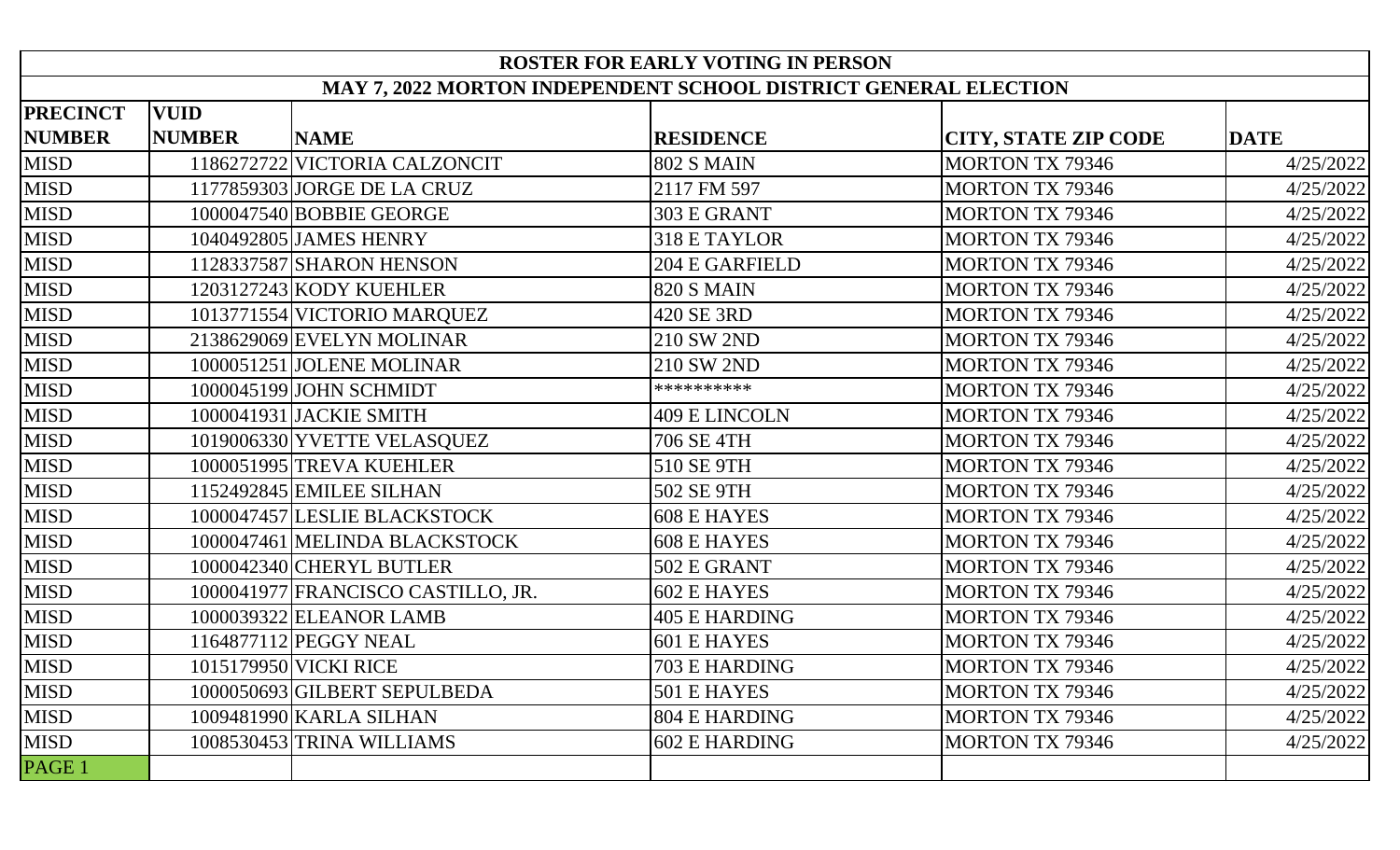| <b>ROSTER FOR EARLY VOTING IN PERSON</b>                        |               |                                |                       |                             |             |
|-----------------------------------------------------------------|---------------|--------------------------------|-----------------------|-----------------------------|-------------|
| MAY 7, 2022 MORTON INDEPENDENT SCHOOL DISTRICT GENERAL ELECTION |               |                                |                       |                             |             |
| <b>PRECINCT</b>                                                 | <b>VUID</b>   |                                |                       |                             |             |
| <b>NUMBER</b>                                                   | <b>NUMBER</b> | <b>NAME</b>                    | <b>RESIDENCE</b>      | <b>CITY, STATE ZIP CODE</b> | <b>DATE</b> |
| <b>MISD</b>                                                     |               | 2176028489 JUAN ENRIQUEZ, JR.  | <b>606 W TAYLOR</b>   | <b>MORTON TX 79346</b>      | 4/25/2022   |
| <b>MISD</b>                                                     |               | 1000050492 CRUZ HONESTO        | 307 SE 1ST            | <b>MORTON TX 79346</b>      | 4/25/2022   |
| <b>MISD</b>                                                     |               | 1000050127 REYNALDO MORIN      | 220 SW 5TH            | <b>MORTON TX 79346</b>      | 4/25/2022   |
| <b>MISD</b>                                                     |               | 2127146458 IVAN NAVA           | 212 SW 3RD            | <b>MORTON TX 79346</b>      | 4/25/2022   |
| <b>MISD</b>                                                     |               | 1000047403 ROSALINDA VASQUEZ   | 605 W HAYES           | <b>MORTON TX 79346</b>      | 4/25/2022   |
| <b>MISD</b>                                                     |               | 1009683425 RYAN DAVIS          | 206 E GARFIELD        | <b>MORTON TX 79346</b>      | 4/26/2022   |
| <b>MISD</b>                                                     |               | 1060131151 ZACHARY HUCKABEE    | <b>407 E LINCOLN</b>  | <b>MORTON TX 79346</b>      | 4/26/2022   |
| <b>MISD</b>                                                     |               | 1185194261 RAILEY SILHAN       | 304 E GRANT           | <b>MORTON TX 79346</b>      | 4/26/2022   |
| <b>MISD</b>                                                     |               | 1000039783 DEANA WARE          | <b>410 E BUCHANAN</b> | <b>MORTON TX 79346</b>      | 4/26/2022   |
| <b>MISD</b>                                                     |               | 1000046084 DANNY WISELEY       | 103 E GARFIELD        | <b>MORTON TX 79346</b>      | 4/26/2022   |
| <b>MISD</b>                                                     |               | 1000046583 SUSAN WISELEY       | 103 E GARFIELD        | <b>MORTON TX 79346</b>      | 4/26/2022   |
| <b>MISD</b>                                                     |               | 1000040799 MARIA ARTEAGA       | <b>205 NE 5TH</b>     | <b>MORTON TX 79346</b>      | 4/26/2022   |
| <b>MISD</b>                                                     |               | 1000047063 ARON GARRETT        | 710 W HARDING         | <b>MORTON TX 79346</b>      | 4/26/2022   |
| <b>MISD</b>                                                     |               | 1013135126 TOMMY OLIVAS        | 402 SE 8TH            | <b>MORTON TX 79346</b>      | 4/26/2022   |
| <b>MISD</b>                                                     |               | 1000039765 CECILIA ARTEAGA     | 412 SE 4TH            | <b>MORTON TX 79346</b>      | 4/26/2022   |
| <b>MISD</b>                                                     |               | 1000052219 RANDY GEORGE        | <b>708 E BUCHANAN</b> | <b>MORTON TX 79346</b>      | 4/26/2022   |
| <b>MISD</b>                                                     |               | 1000039248 JANE HOYL           | 504 E GRANT           | <b>MORTON TX 79346</b>      | 4/26/2022   |
| <b>MISD</b>                                                     |               | 1000039230 MICKEY HOYL         | 504 E GRANT           | <b>MORTON TX 79346</b>      | 4/26/2022   |
| <b>MISD</b>                                                     |               | 1009577448 MISTY SOLIZ         | 603 E GRANT           | <b>MORTON TX 79346</b>      | 4/26/2022   |
| <b>MISD</b>                                                     |               | 1000049952 ELIDA ALVAREZ       | 309 NW 4TH            | <b>MORTON TX 79346</b>      | 4/26/2022   |
| <b>MISD</b>                                                     |               | 1000042270 LARRY HATTER        | 620 CR 115            | <b>MORTON TX 79346</b>      | 4/26/2022   |
| <b>MISD</b>                                                     |               | 1000121774 CHARLES LYON        | 880 FM 3304           | <b>MORTON TX 79346</b>      | 4/26/2022   |
| <b>MISD</b>                                                     |               | 1202157826 ELISEO SALAZAR, JR. | 804 W CHAMPION DR     | <b>MORTON TX 79346</b>      | 4/26/2022   |
| <b>MISD</b>                                                     |               | 1043538155 ESMERALDA SALAZAR   | 804 W CHAMPION DR     | <b>MORTON TX 79346</b>      | 4/26/2022   |
| PAGE 1                                                          |               |                                |                       |                             |             |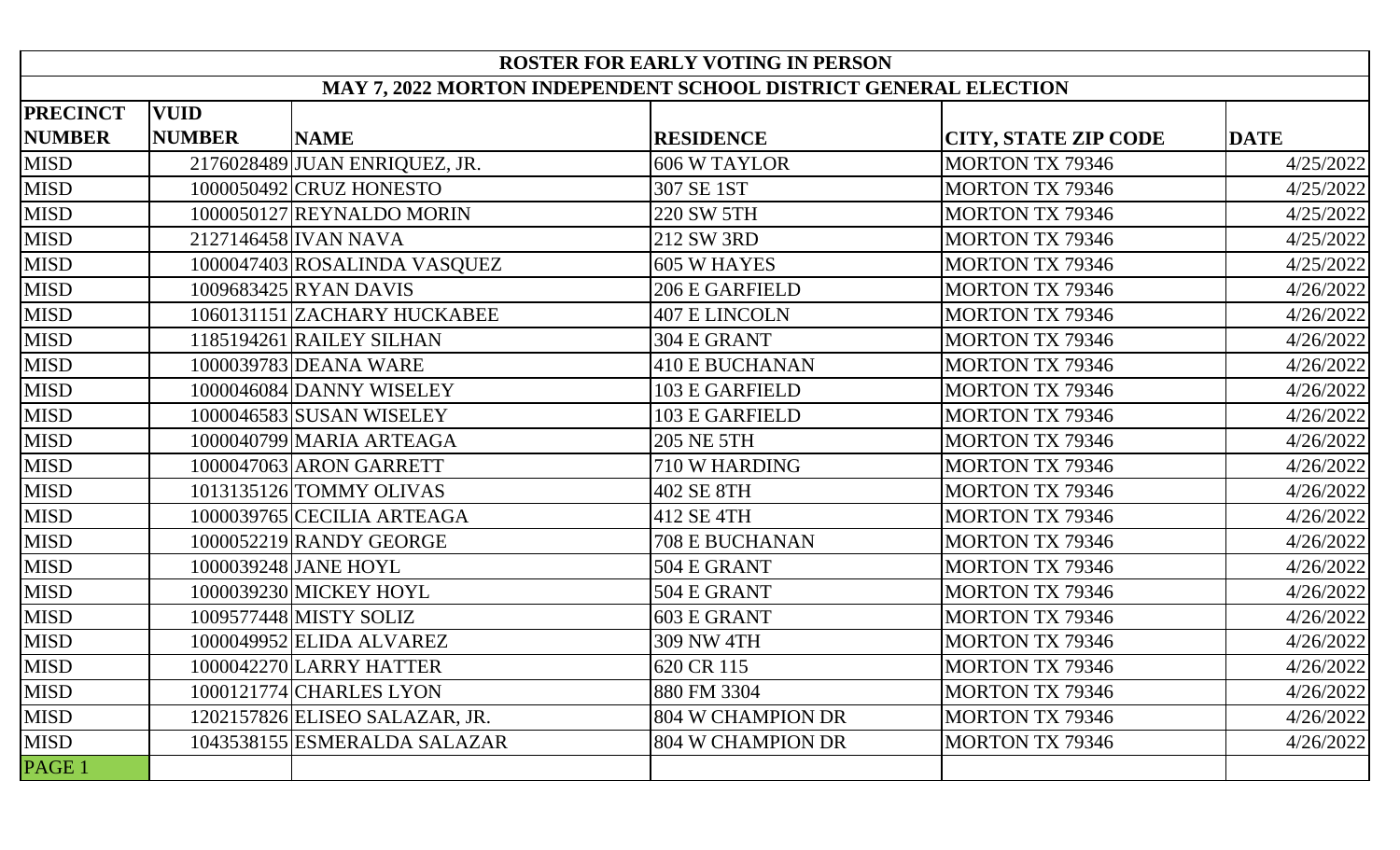| <b>ROSTER FOR EARLY VOTING IN PERSON</b>                        |               |                              |                       |                             |             |  |
|-----------------------------------------------------------------|---------------|------------------------------|-----------------------|-----------------------------|-------------|--|
| MAY 7, 2022 MORTON INDEPENDENT SCHOOL DISTRICT GENERAL ELECTION |               |                              |                       |                             |             |  |
| <b>PRECINCT</b>                                                 | <b>VUID</b>   |                              |                       |                             |             |  |
| <b>NUMBER</b>                                                   | <b>NUMBER</b> | <b>NAME</b>                  | <b>RESIDENCE</b>      | <b>CITY, STATE ZIP CODE</b> | <b>DATE</b> |  |
| <b>MISD</b>                                                     |               | 1000042372 STEPHEN TANNER    | 620 CR 115            | <b>MORTON TX 79346</b>      | 4/26/2022   |  |
| <b>MISD</b>                                                     |               | 1159040619 JOE DANIEL        | 210 E TAYLOR          | <b>MORTON TX 79346</b>      | 4/27/2022   |  |
| <b>MISD</b>                                                     |               | 1000041585 SANDRA ELMORE     | <b>403 E HAYES</b>    | <b>MORTON TX 79346</b>      | 4/27/2022   |  |
| <b>MISD</b>                                                     |               | 1000047636 BEVERLY MCCLELLAN | 309 E PIERCE          | <b>MORTON TX 79346</b>      | 4/27/2022   |  |
| <b>MISD</b>                                                     |               | 1000051976 RICHARD KUEHLER   | 510 SE 9TH            | <b>MORTON TX 79346</b>      | 4/27/2022   |  |
| <b>MISD</b>                                                     |               | 1008217718 JERRY BROWNLOW    | 502 E LINCOLN         | <b>MORTON TX 79346</b>      | 4/27/2022   |  |
| <b>MISD</b>                                                     |               | 1015461272 TREVA BROWNLOW    | 502 E LINCOLN         | <b>MORTON TX 79346</b>      | 4/27/2022   |  |
| <b>MISD</b>                                                     |               | 1011644986 KRISTI DOBSON     | 502 E HARDING         | <b>MORTON TX 79346</b>      | 4/27/2022   |  |
| <b>MISD</b>                                                     |               | 1060323009 BUFORD FOSTER     | 301 E GARFIELD        | <b>MORTON TX 79346</b>      | 4/27/2022   |  |
| <b>MISD</b>                                                     |               | 1010960563 DANA HEFLIN       | 505 E GARFIELD        | <b>MORTON TX 79346</b>      | 4/27/2022   |  |
| <b>MISD</b>                                                     |               | 1096101711 CASANDRA JAY      | 301 E GARFIELD        | <b>MORTON TX 79346</b>      | 4/27/2022   |  |
| <b>MISD</b>                                                     |               | 1000040280 DENNIS LEMONS     | 502 E GARFIELD        | <b>MORTON TX 79346</b>      | 4/27/2022   |  |
| <b>MISD</b>                                                     |               | 1000040214 DONNA LEMONS      | 502 E GARFIELD        | <b>MORTON TX 79346</b>      | 4/27/2022   |  |
| <b>MISD</b>                                                     |               | 1006970070 JENNIFER LEMONS   | 502 E GARFIELD        | <b>MORTON TX 79346</b>      | 4/27/2022   |  |
| <b>MISD</b>                                                     |               | 1000052359 LAWRENCE RICE     | 708 E LINCOLN         | <b>MORTON TX 79346</b>      | 4/27/2022   |  |
| <b>MISD</b>                                                     |               | 1009482016 ERIC SILHAN       | 804 E HARDING         | <b>MORTON TX 79346</b>      | 4/27/2022   |  |
| <b>MISD</b>                                                     |               | 1000040185 MAYME STEINLE     | 508 E GARFIELD        | <b>MORTON TX 79346</b>      | 4/27/2022   |  |
| <b>MISD</b>                                                     |               | 1000049975 EVELYN MORIN      | 501 W GRANT           | <b>MORTON TX 79346</b>      | 4/27/2022   |  |
| <b>MISD</b>                                                     |               | 1000048274 RAMUNDO TARANGO   | 802 SW 4TH            | <b>MORTON TX 79346</b>      | 4/27/2022   |  |
| <b>MISD</b>                                                     |               | 1000046130 JOE FLORES        | 503 W HARDING         | <b>MORTON TX 79346</b>      | 4/28/2022   |  |
| <b>MISD</b>                                                     |               | 1000040026 CAROLYN NEWTON    | 404 E BUCHANAN        | <b>MORTON TX 79346</b>      | 4/28/2022   |  |
| <b>MISD</b>                                                     |               | 2184467217 DALE RICHARDSON   | 608 W GARFIELD        | <b>MORTON TX 79346</b>      | 4/28/2022   |  |
| <b>MISD</b>                                                     |               | 1000046343 JIMMY SEALY       | <b>202 E GARFIELD</b> | <b>MORTON TX 79346</b>      | 4/28/2022   |  |
| <b>MISD</b>                                                     |               | 1176635152 MIRIAM SOTO       | 407 E LINCOLN         | <b>MORTON TX 79346</b>      | 4/28/2022   |  |
| PAGE 3                                                          |               |                              |                       |                             |             |  |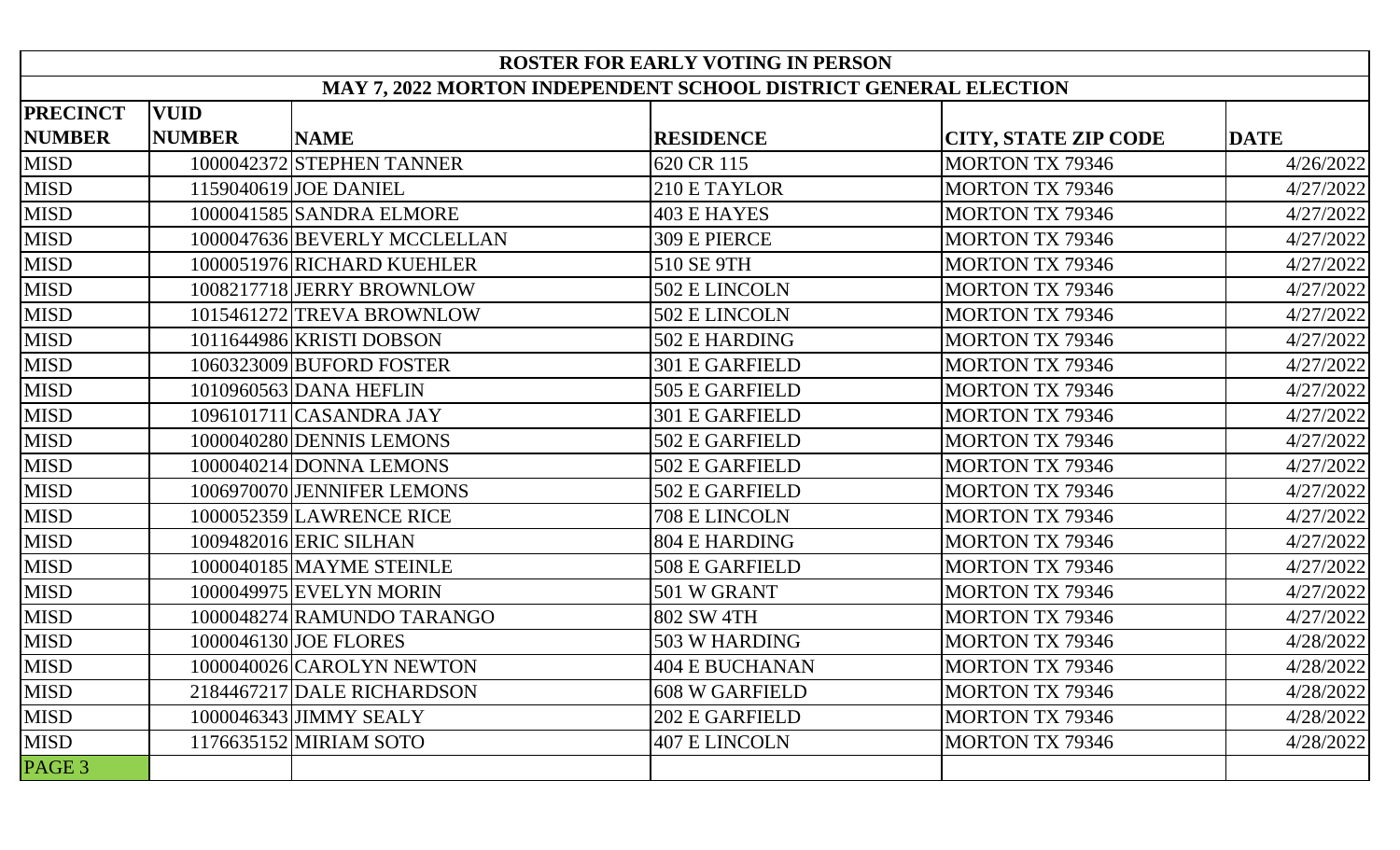| <b>ROSTER FOR EARLY VOTING IN PERSON</b>                        |               |                                |                        |                             |             |
|-----------------------------------------------------------------|---------------|--------------------------------|------------------------|-----------------------------|-------------|
| MAY 7, 2022 MORTON INDEPENDENT SCHOOL DISTRICT GENERAL ELECTION |               |                                |                        |                             |             |
| <b>PRECINCT</b>                                                 | <b>VUID</b>   |                                |                        |                             |             |
| <b>NUMBER</b>                                                   | <b>NUMBER</b> | <b>NAME</b>                    | <b>RESIDENCE</b>       | <b>CITY, STATE ZIP CODE</b> | <b>DATE</b> |
| <b>MISD</b>                                                     |               | 1000051694 RICHARD HOUSTON     | 1860 CR 98             | <b>MORTON TX 79346</b>      | 4/28/2022   |
| <b>MISD</b>                                                     |               | 1000051706 VIRGINIA HOUSTON    | 1860 CR 98             | <b>MORTON TX 79346</b>      | 4/28/2022   |
| <b>MISD</b>                                                     |               | 1000045991 ESPERANZA FLORES    | <b>402 E TAYLOR</b>    | <b>MORTON TX 79346</b>      | 4/28/2022   |
| <b>MISD</b>                                                     |               | 1215301534 MANUEL LIMON        | 701 E HAYES            | <b>MORTON TX 79346</b>      | 4/28/2022   |
| <b>MISD</b>                                                     |               | 1000051752 DAVID RICE          | 708 E LINCOLN          | <b>MORTON TX 79346</b>      | 4/28/2022   |
| <b>MISD</b>                                                     |               | 1023508016 SANDRA ZAPATA       | 701 E HAYES            | <b>MORTON TX 79346</b>      | 4/28/2022   |
| <b>MISD</b>                                                     |               | 1000038958 TWYLLA BLACKSTOCK   | <b>405 E HAYES</b>     | <b>MORTON TX 79346</b>      | 4/29/2022   |
| <b>MISD</b>                                                     |               | 1010841407 PATSY CROOK         | <b>208 W CLEVELAND</b> | <b>MORTON TX 79346</b>      | 4/29/2022   |
| <b>MISD</b>                                                     |               | 1014288534 ANITA CRUZ          | 301 E HARDING          | <b>MORTON TX 79346</b>      | 4/29/2022   |
| <b>MISD</b>                                                     |               | 1000046587 BILLIE JOYCE        | 112 SW 2ND             | <b>MORTON TX 79346</b>      | 4/29/2022   |
| <b>MISD</b>                                                     |               | 1000050574 ERMA LOPEZ          | 105 E GARFIELD         | <b>MORTON TX 79346</b>      | 4/29/2022   |
| <b>MISD</b>                                                     |               | 1009577385 MANUEL MOLINAR, JR  | 2045 SH 114            | <b>MORTON TX 79346</b>      | 4/29/2022   |
| <b>MISD</b>                                                     |               | 1000040417 BRENDA SHAW         | 2045 SH 114            | <b>MORTON TX 79346</b>      | 4/29/2022   |
| <b>MISD</b>                                                     |               | 1000040429 LARRY SHAW          | 2045 SH 114            | <b>MORTON TX 79346</b>      | 4/29/2022   |
| <b>MISD</b>                                                     |               | 1008665504 TONYA BRACKEN       | 904 E GRANT            | <b>MORTON TX 79346</b>      | 4/29/2022   |
| <b>MISD</b>                                                     |               | 1000052098 JOANN GONZALES      | 403 SE 7TH             | <b>MORTON TX 79346</b>      | 4/29/2022   |
| <b>MISD</b>                                                     |               | 2002343638 ROSAILEE OLIVAS     | 402 SE 8TH             | <b>MORTON TX 79346</b>      | 4/29/2022   |
| <b>MISD</b>                                                     |               | 1022889960 ROBERT SCOTT        | 890 CR 175             | <b>MORTON TX 79346</b>      | 4/29/2022   |
| <b>MISD</b>                                                     |               | 1203278648 SHAY BUTLER         | 506 E GARFIELD         | <b>MORTON TX 79346</b>      | 4/29/2022   |
| <b>MISD</b>                                                     |               | 1000041753 LINDA CHEEK         | 607 E HARDING          | <b>MORTON TX 79346</b>      | 4/29/2022   |
| <b>MISD</b>                                                     |               | 2177474161 ANDREW GEORGE       | 708 E BUCHANAN         | MORTON TX 79346             | 4/29/2022   |
| <b>MISD</b>                                                     |               | 1179438245 FRANCISCO RODRIGUEZ | <b>702 E BUCHANAN</b>  | <b>MORTON TX 79346</b>      | 4/29/2022   |
| MISD                                                            |               | 1000040312 RODDY WILLIAMS      | 602 E HARDING          | <b>MORTON TX 79346</b>      | 4/29/2022   |
| <b>MISD</b>                                                     |               | 1010841203 GRACIELA CRUZ       | 411 SE 1ST             | <b>MORTON TX 79346</b>      | 4/29/2022   |
| PAGE 4                                                          |               |                                |                        |                             |             |